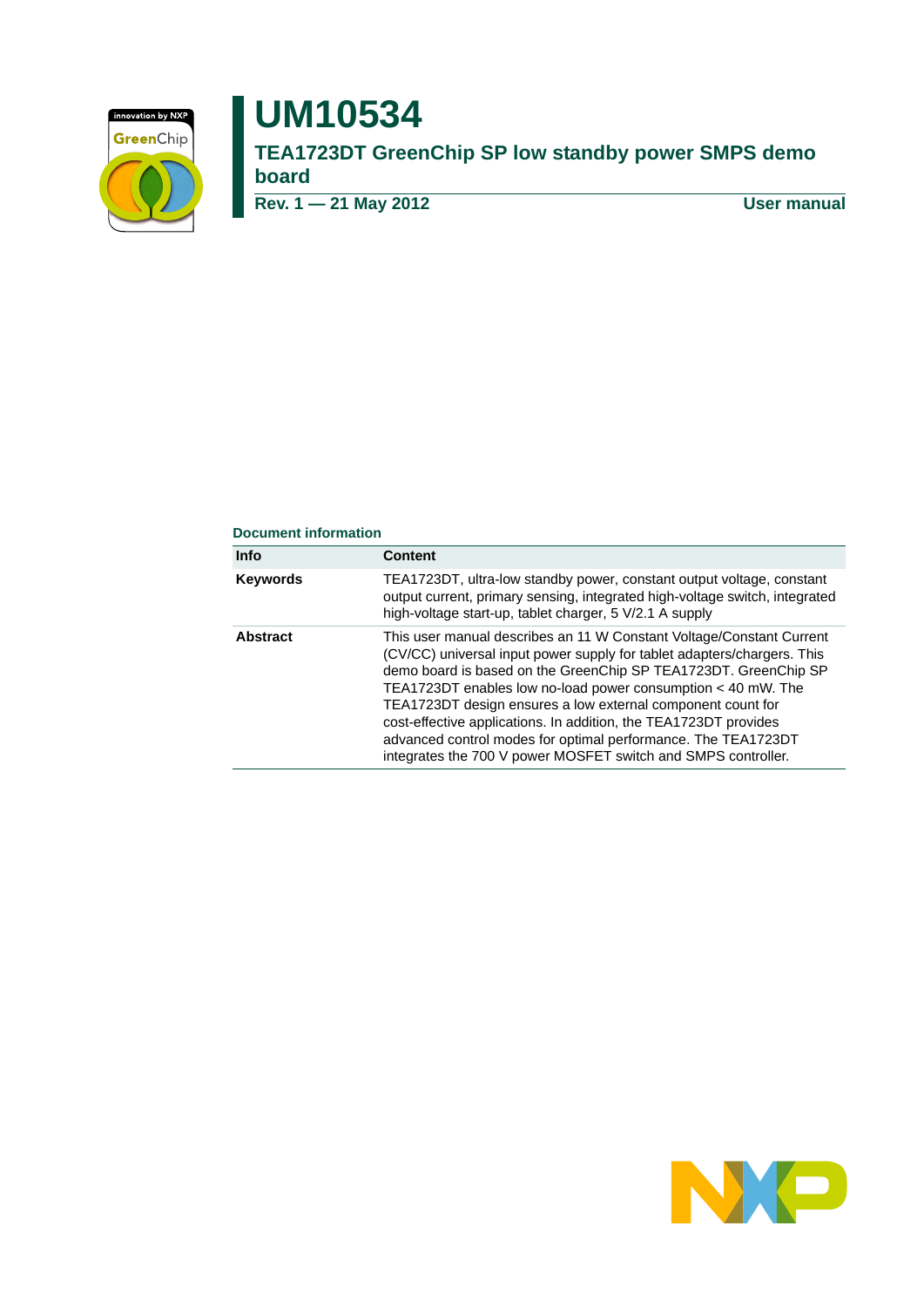# **TEA1723DT GreenChip SP SMPS demo board**

**Revision history**

| <b>Rev</b> | <b>Date</b> | <b>Description</b> |
|------------|-------------|--------------------|
| V.1        | 20120521    | first issue        |

# **Contact information**

For more information, please visit: **http://www.nxp.com**

For sales office addresses, please send an email to: **salesaddresses@nxp.com**

UM10534 All information provided in this document is subject to legal disclaimers. © NXP B.V. 2012. All rights reserved.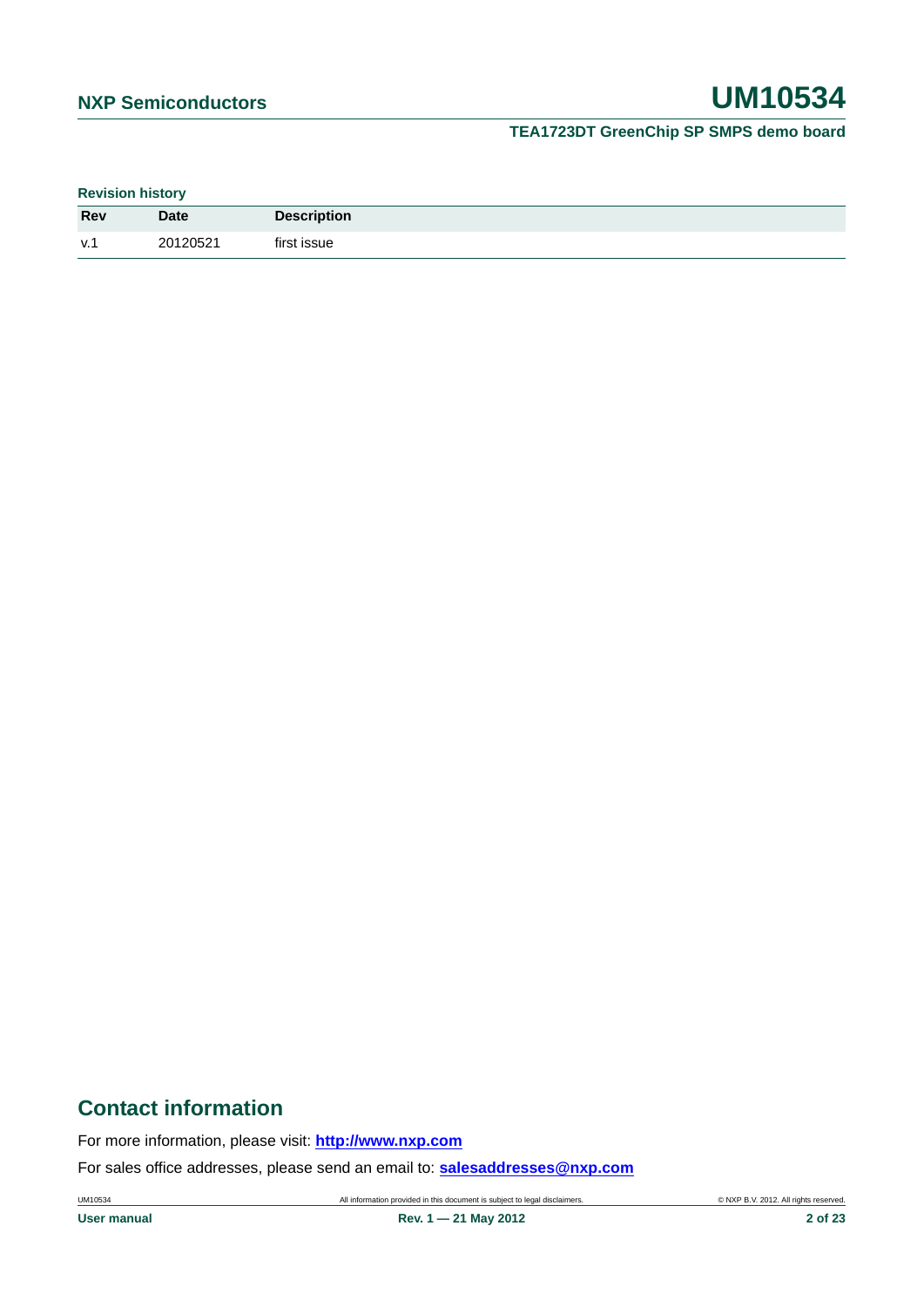#### **TEA1723DT GreenChip SP SMPS demo board**

# <span id="page-2-0"></span>**1. Introduction**

#### **WARNING**

**Lethal voltage and fire ignition hazard**



The non-insulated high voltages that are present when operating this product, constitute a risk of electric shock, personal injury, death and/or ignition of fire.

This product is intended for evaluation purposes only. It shall be operated in a designated test area by personnel qualified according to local requirements and labor laws to work with non-insulated mains voltages and high-voltage circuits. This product shall never be operated unattended.

This user manual describes an 11 W Constant Voltage (CV) or Constant Current (CC) universal input power supply for tablet adapters and chargers. This demo board is based on the TEA1723DT GreenChip SP integrated circuit.

The TEA1723DT GreenChip SP provides ultra-low no-load power consumption without using additional external components. Designs are cost-effective using the TEA1723DT GreenChip SP because only a few external components are needed in a typical application. In addition, the TEA1723DT provides advanced control modes for optimal performance. The TEA1723DT integrates the 700 V power MOSFET switch and SMPS controller.

**Remark:** All voltages are in V (AC) unless otherwise stated

# <span id="page-2-1"></span>**2. Safety Warning**

The complete demo board application is AC mains voltage powered. Avoid touching the board when power is applied. An isolated housing is obligatory when used in uncontrolled, non-laboratory environments. Always provide galvanic isolation of the mains phase using a variable transformer. The following symbols identify isolated and non-isolated devices.

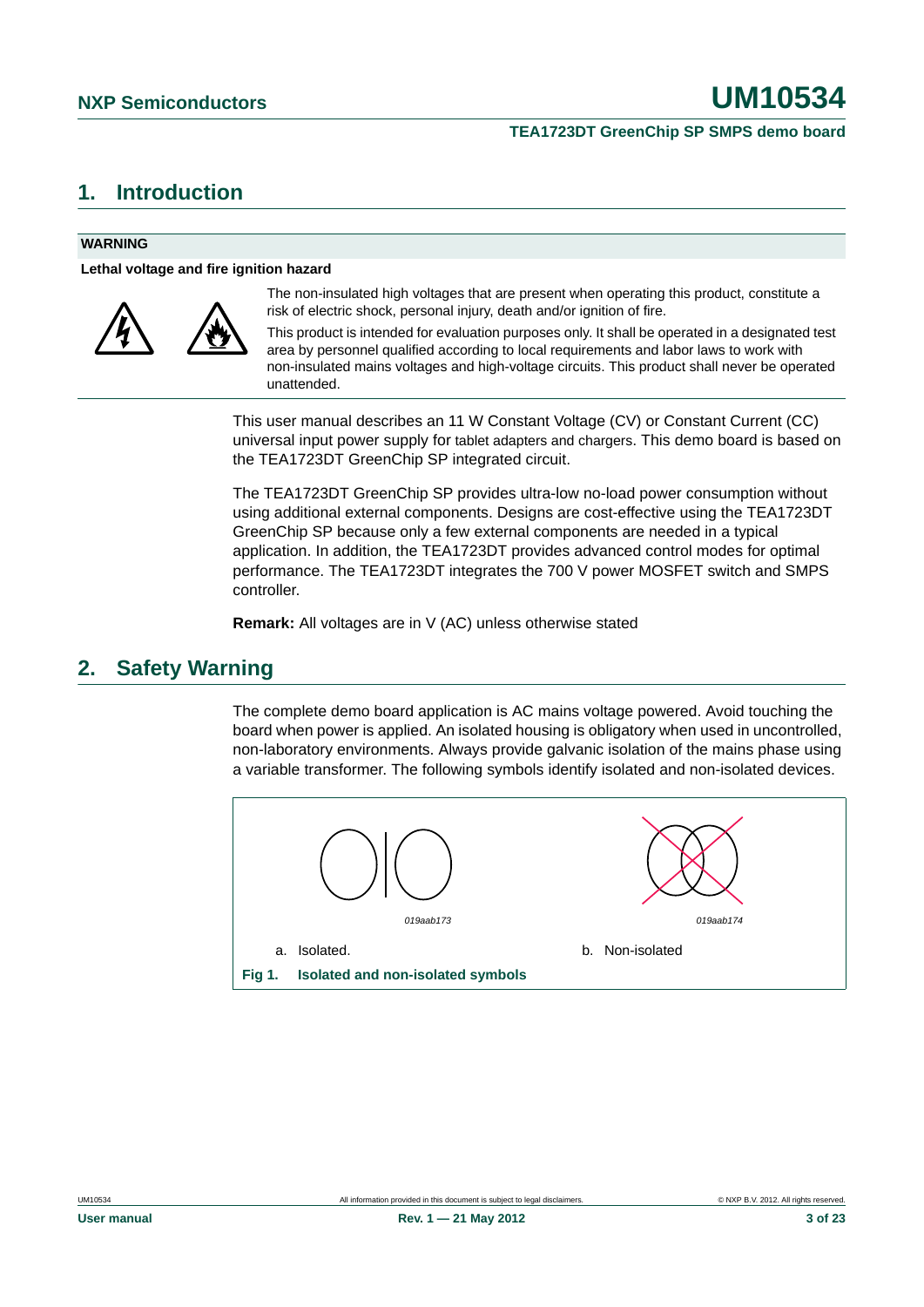#### **TEA1723DT GreenChip SP SMPS demo board**

# <span id="page-3-0"></span>**3. TEA1723DT features**

- **•** Enables low no-load power consumption < 40 mW
- **•** Low component count for a cost-effective design
- **•** Advanced control modes for optimal performance
- **•** SMPS controller with integrated power MOSFET switch
- **•** 700 V high-voltage power switch for global mains operation
- **•** Primary sensing at end-of-conduction for accurate output voltage control
- **•** Avoids audible noise in all operation modes
- **•** Jitter function for reduced EMI
- **•** Energy Star 2.0 compliant
- **•** Universal mains input
- **•** Isolated output
- **•** Highly efficient >78 %
- **•** OverTemperature Protection (OTP)

# <span id="page-3-1"></span>**4. Technical specification**

#### **Table 1. Input and output specification**

| <b>Parameter</b>          | <b>Condition</b> | Value          | Remark                     |
|---------------------------|------------------|----------------|----------------------------|
| <b>Input</b>              |                  |                |                            |
| Input voltage             |                  | 90 V to 265 V  | universal AC mains         |
| Input frequency           | -                | 47 Hz to 63 Hz |                            |
| Average power consumption | no-load          | 33 mW          | average of 115 V and 230 V |
| <b>Output</b>             |                  |                |                            |
| Output voltage            | ۰                | 5V             | ۰                          |
| Maximum output current    |                  | 2.1A           | ۰                          |
| Maximum output power      |                  | 11 W           | ۰                          |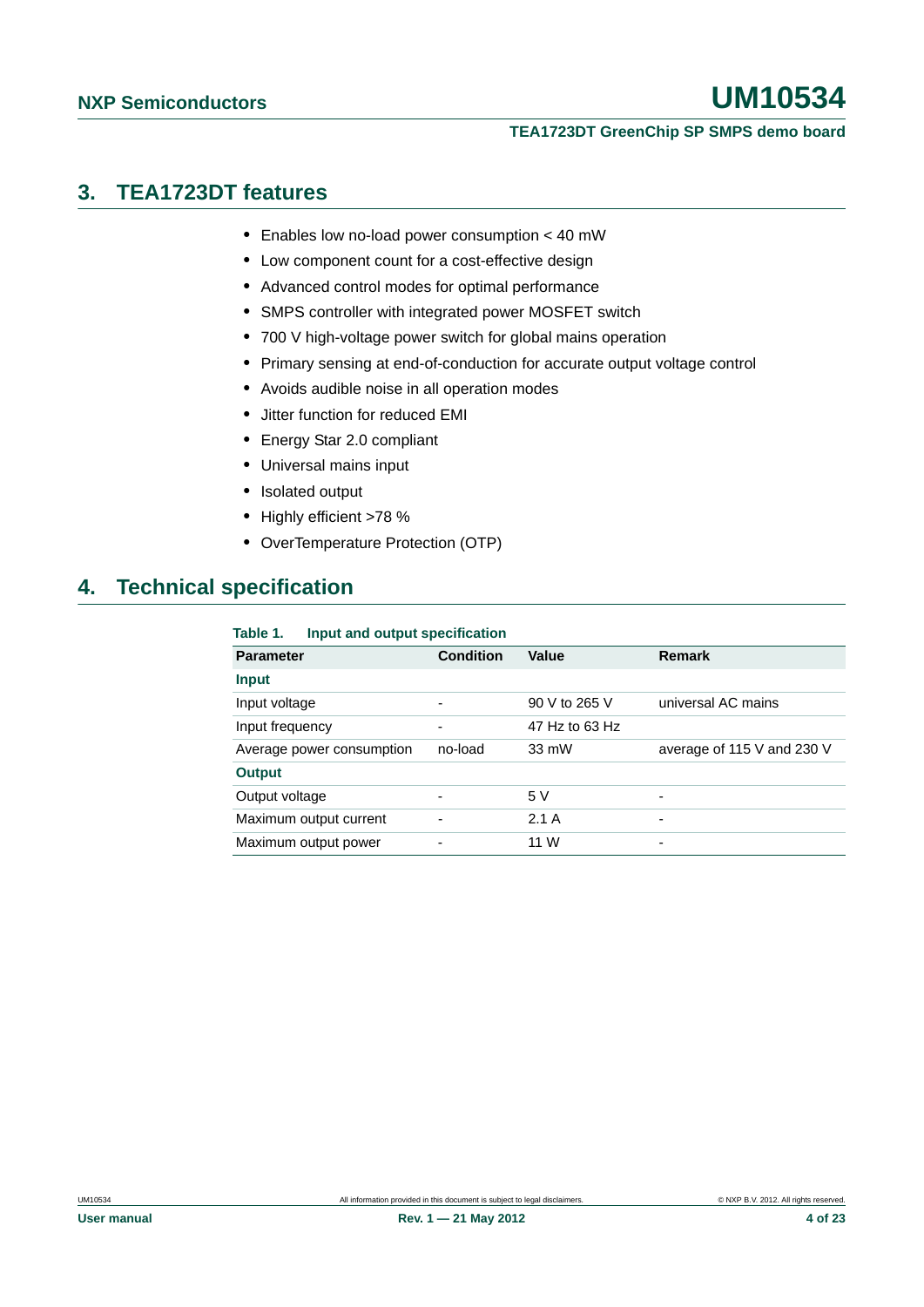### **TEA1723DT GreenChip SP SMPS demo board**

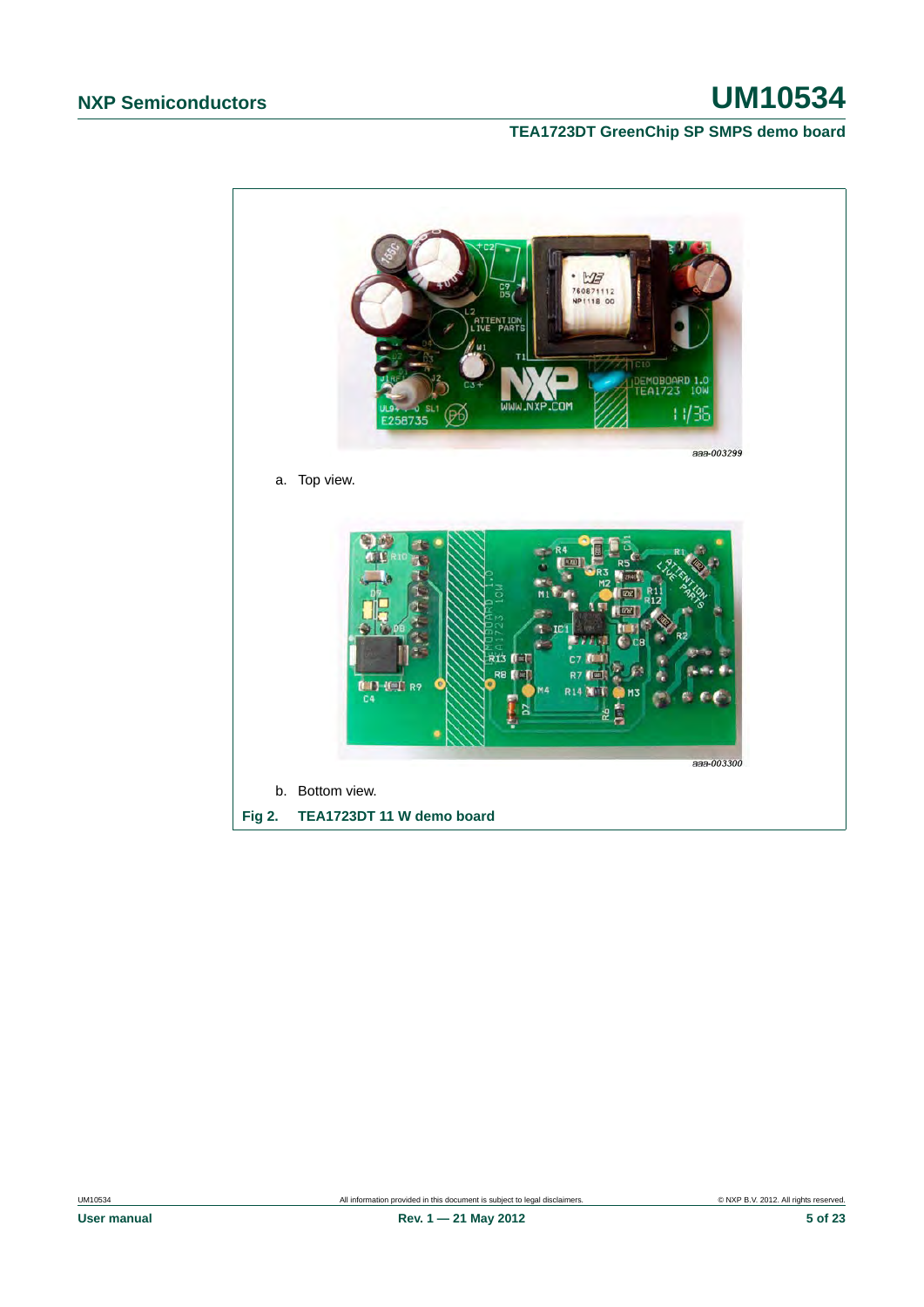#### **TEA1723DT GreenChip SP SMPS demo board**

# <span id="page-5-2"></span><span id="page-5-1"></span>**5. Performance data**

### **5.1 No-load input power consumption**

**Test condition:** The no-load input power is measured after a 20 minute warm-up time.

| Table 2. |  | No-load input power consumption |
|----------|--|---------------------------------|
|          |  |                                 |

| <b>Condition</b> | Output voltage | <b>Power consumption</b> |
|------------------|----------------|--------------------------|
| 115 V at 60 Hz   | 5 V            | 31.7 mW                  |
| 230 V at 50 Hz   | 5 V            | 34.7 mW                  |



#### <span id="page-5-3"></span>**5.2 Output voltage and efficiency**

**Test condition:** The efficiency and VI power characteristics are measured after a 20 minute warm-up time.

[Table 3](#page-5-0), [Figure 4](#page-6-1) and [Figure 5](#page-6-0) show the efficiency figures and VI characteristics measured of the GreenChip SP TEA1723DT demo board.

<span id="page-5-0"></span>**Table 3. Efficiency and VI characteristics at 115 V and 230 V**

| $V_{\rm CC}$ | <b>Parameter</b>    | <b>Values</b> |      |      |                                          |           |      |      |                |      |                     |      |      |                |        |
|--------------|---------------------|---------------|------|------|------------------------------------------|-----------|------|------|----------------|------|---------------------|------|------|----------------|--------|
| 115 V        | $I_{\text{out}}(A)$ | 0             | 0.04 | 0.1  | 0.2                                      | 0.4       | 0.6  | 0.8  | $\overline{1}$ | 1.2  | 1.4                 | 1.6  | 1.8  | $\overline{2}$ | 2.1    |
|              | $V_{\text{out}}(V)$ | 5.09          | 5.06 | 5.03 | 4.98                                     | 4.96      | 4.97 | 4.97 | 4.99           | 5.01 | 5.03 5.04           |      | 5.06 | 5.08           | - 4.97 |
|              | P(W)                | 0.023         | 0.37 | 0.74 | 1.35  2.54  3.83  5.09  6.42  7.72  9.04 |           |      |      |                |      |                     | 10.4 | 11.7 | 13.1 13.5      |        |
|              | $\eta$ (%)          |               | 54.7 | -68  | 73.8                                     | 78.1      | 77.9 | 78.1 |                |      | 77.7 77.9 77.9 77.7 |      |      | 77.6 77.6 77.4 |        |
| 230 V        | $I_{\text{out}}(A)$ | 0             | 0.04 | 0.1  | 0.2                                      | 0.4       | 0.6  | 0.8  | $\overline{1}$ | 1.2  | 1.4                 | 1.6  | 1.8  | $\overline{2}$ | 2.1    |
|              | $V_{\text{out}}(V)$ | 5.06          | 5.04 | 5.03 | 4.97                                     | 4.96      | 4.96 | 4.96 | 4.99 5.01      |      | 5.02 5.04           |      | 5.05 | 5.07 5.08      |        |
|              | P(W)                | 0.0256        | 0.41 | 0.84 | 1.43                                     | 2.63 3.82 |      | 5.04 | 6.33 7.6       |      | 8.86                | 10.1 | 11.4 | 12.7           | - 13.4 |
|              | $\eta$ (%)          |               | 49.2 | 59.9 | 69.5                                     | 75.4 77.9 |      | 78.7 | 78.8 79.1      |      | 79.3                | 79.6 | 79.6 | 79.7           | 79.8   |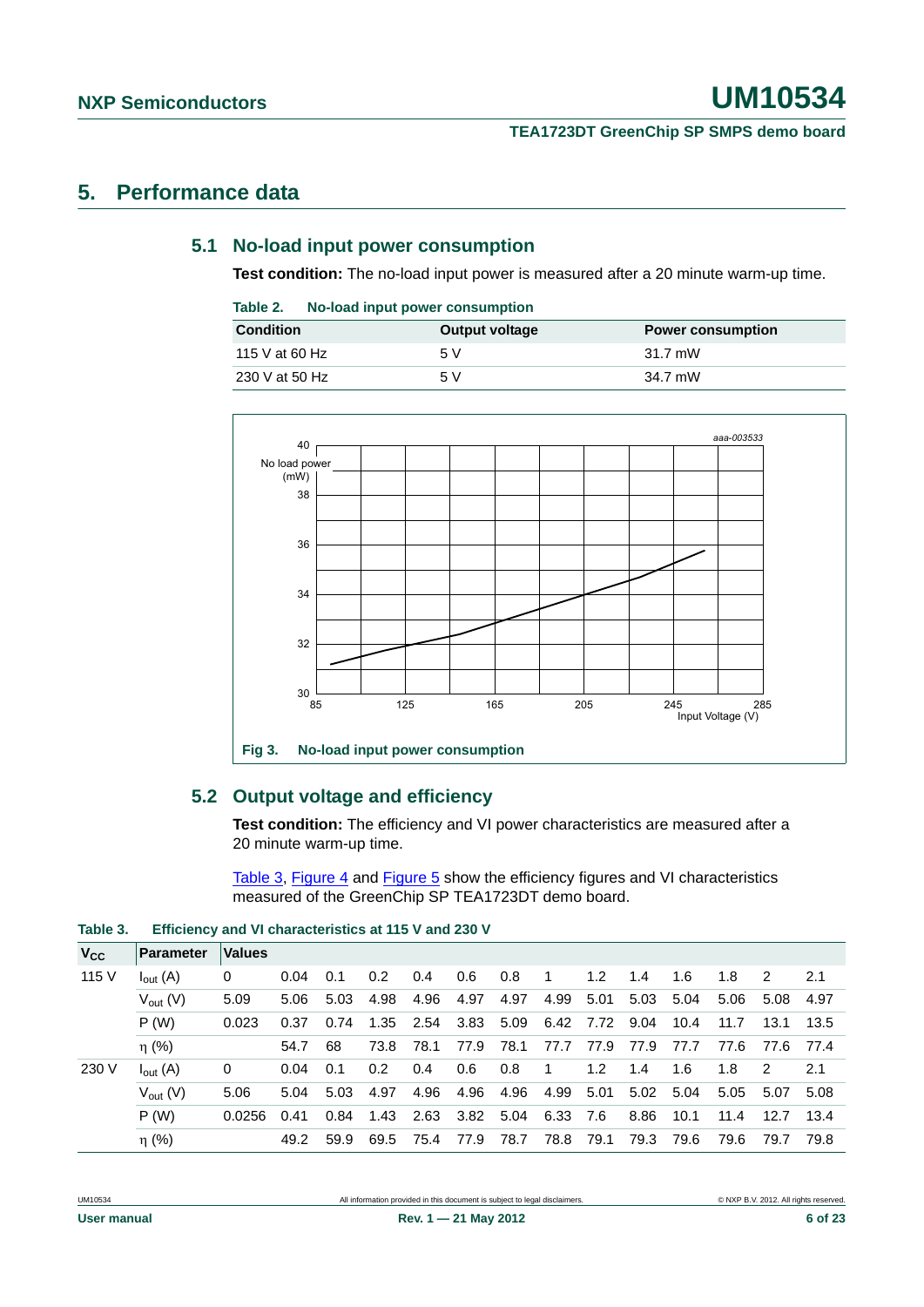### **TEA1723DT GreenChip SP SMPS demo board**

<span id="page-6-1"></span>

### <span id="page-6-2"></span><span id="page-6-0"></span>**5.3 Dynamic loading from 0 A to 0.5 A**

**Test condition:** The dynamic loading is tested at a load step of 0 A to 0.5 A. The TEA1723DT detects the load step only after the next switching cycle because of the primary sensing feature.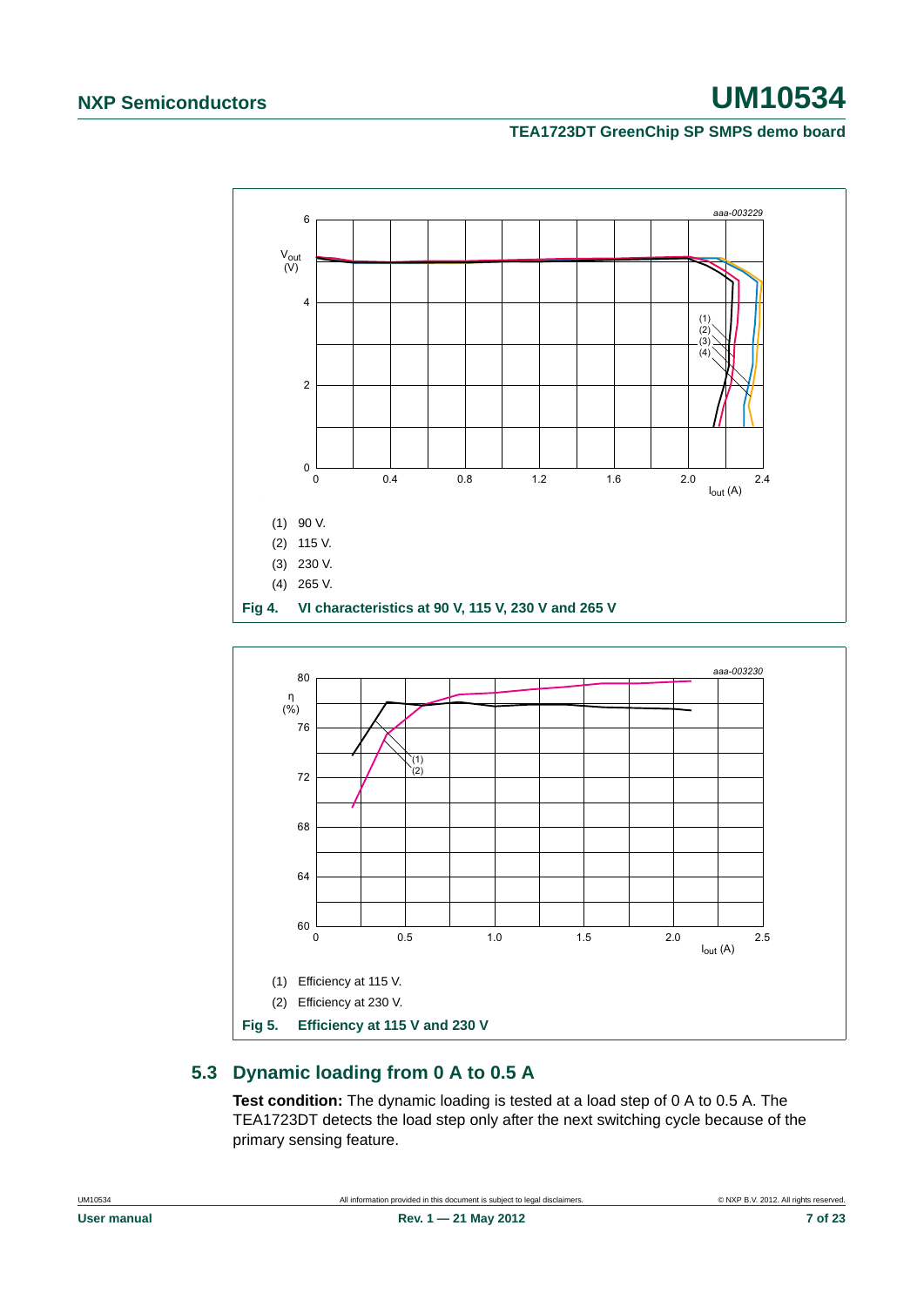#### **TEA1723DT GreenChip SP SMPS demo board**



The load step is measured at  $V_{\text{mains}} = 230 \text{ V}$  and the output capacitor C5 value is 680 µF. The burst frequency is 1270 Hz.

# <span id="page-7-0"></span>**5.4 Dynamic loading from 0.5 A to 0 A**

**Test condition:** The dynamic loading is tested at a load step of 0 A to 0.5 A. The TEA1723DT detects the load step only after the next switching cycle because of the primary sensing feature.

The load step is measured at  $V_{\text{mains}} = 230$  V and the output capacitor C5 value is 680 µF.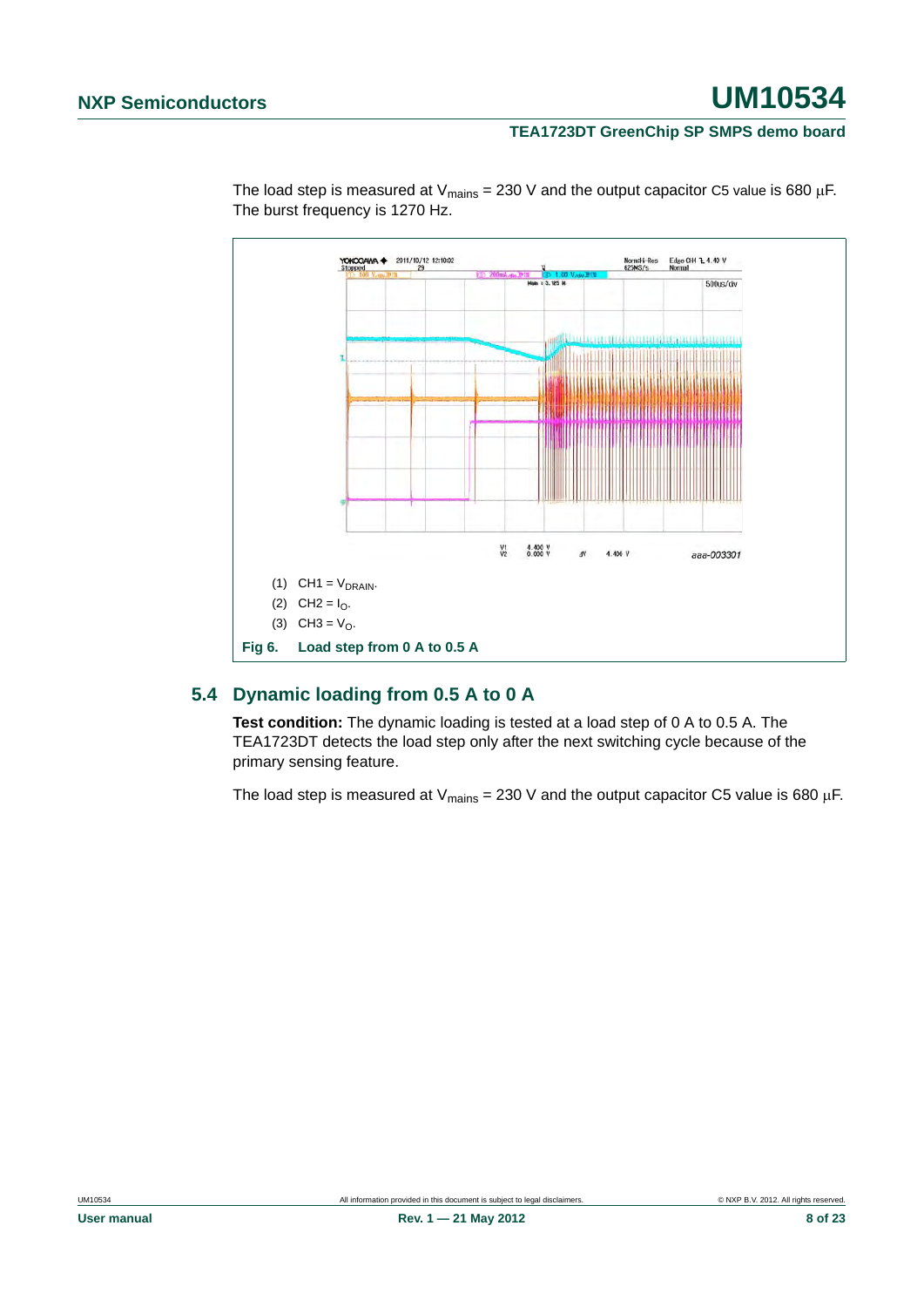#### **TEA1723DT GreenChip SP SMPS demo board**



<span id="page-8-0"></span>After the load step 0.5 A to 0 A, the output voltage rises to 5.1 V. The transition takes about 1 ms when the controller switches from CV to CVB because of the large electrolytic output capacitor  $C5$  (680  $\mu$ F).

### <span id="page-8-1"></span>**5.5 Short-circuit of the output**

The demo board output can be short-circuited without damaging of any component.

**Test condition:** [Figure 7](#page-8-0) shows the converter behavior when the output is short circuited. During a short-circuit of the output, the VCC voltage (CH3) switches between  $V_{CC(statup)}$  = 17 V and  $V_{CC(stop)}$  = 8.5 V levels. The average output current during converter switching is 1.2 A.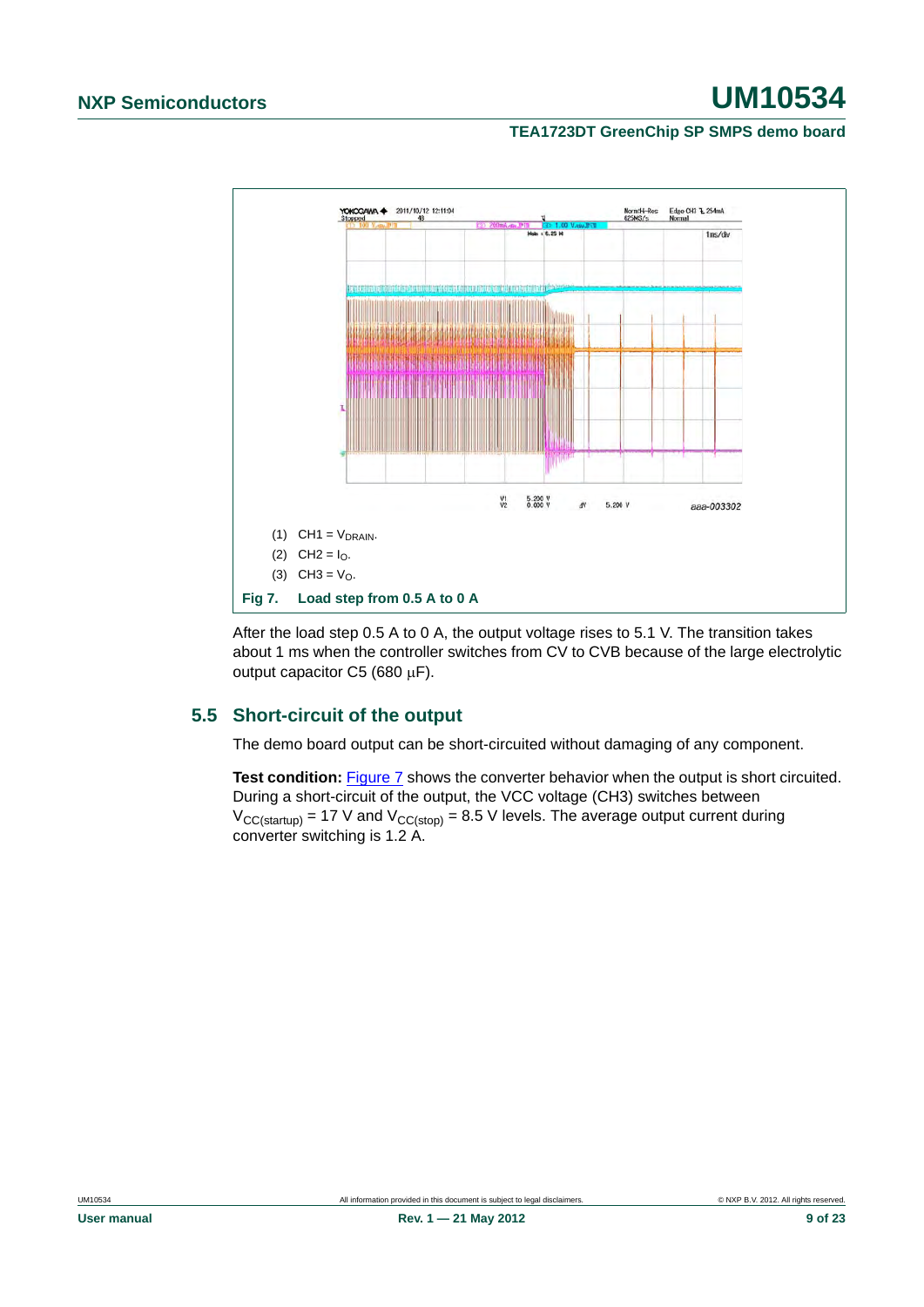### **TEA1723DT GreenChip SP SMPS demo board**



### <span id="page-9-1"></span><span id="page-9-0"></span>**5.6 Output voltage ripple performance**

**Test condition:** Output voltage ripple is measured using an oscilloscope probe connected to the demo board output. A probe tip was used with a very small GND connection. A 100 nF capacitor between output voltage and GND is used to reduce high frequency noise. The output voltage ripple was measured at full load and at  $V_{\text{main}} = 230$  V.

[Figure 8](#page-9-0) shows the output voltage ripple at 2.1 A load at 230 V. Using output capacitor C5 680  $\mu$ F, the output ripple voltage is 205 mV.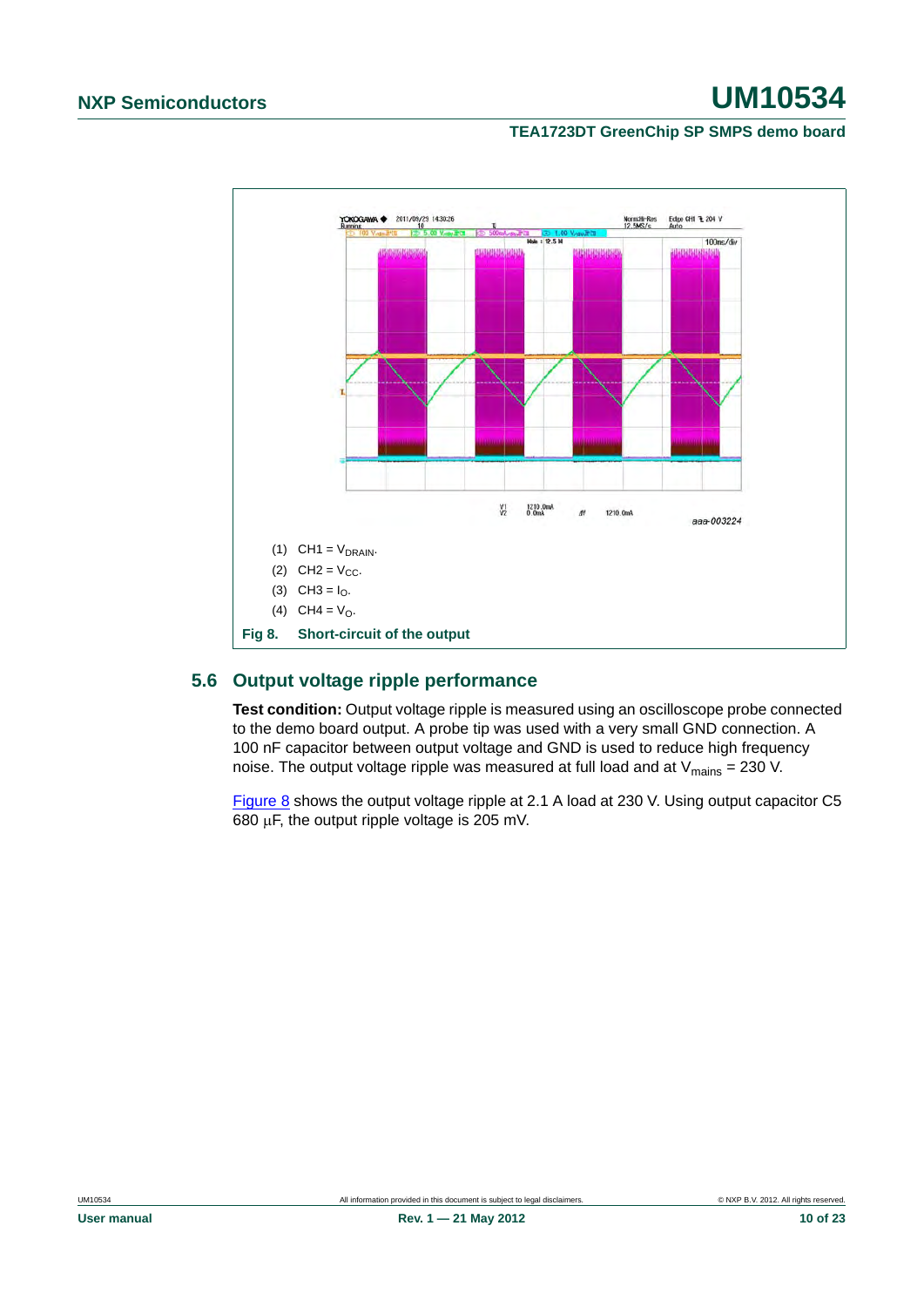### **TEA1723DT GreenChip SP SMPS demo board**



### <span id="page-10-0"></span>**5.7 Conducted EMI measurement results**

The EMI is measured with the secondary GND connected to the protected mains earth GND. Y-capacitor (C10 = 2.2 nF; 2 kV) is added and only one input coil L1 = 1.5 mH is used. EMI is measured on the neutral phase and on the line phase at  $V_{\text{mains}} = 230$  V and at full load. The frequency range is 150 kHz to 30 MHz.

**Remark:** Improved transformer design will enhance TEA1723DT EMI performance significantly.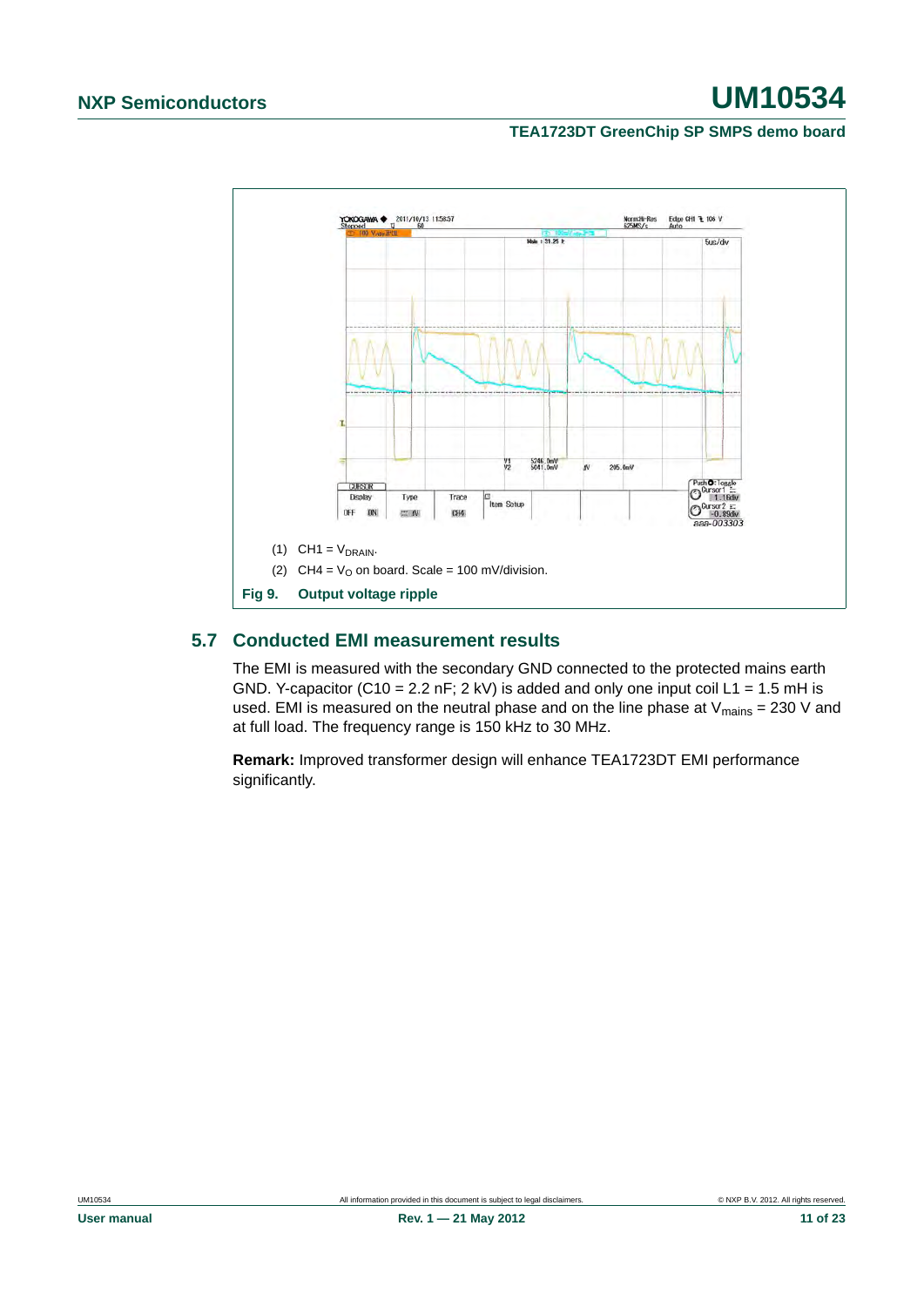#### **TEA1723DT GreenChip SP SMPS demo board**



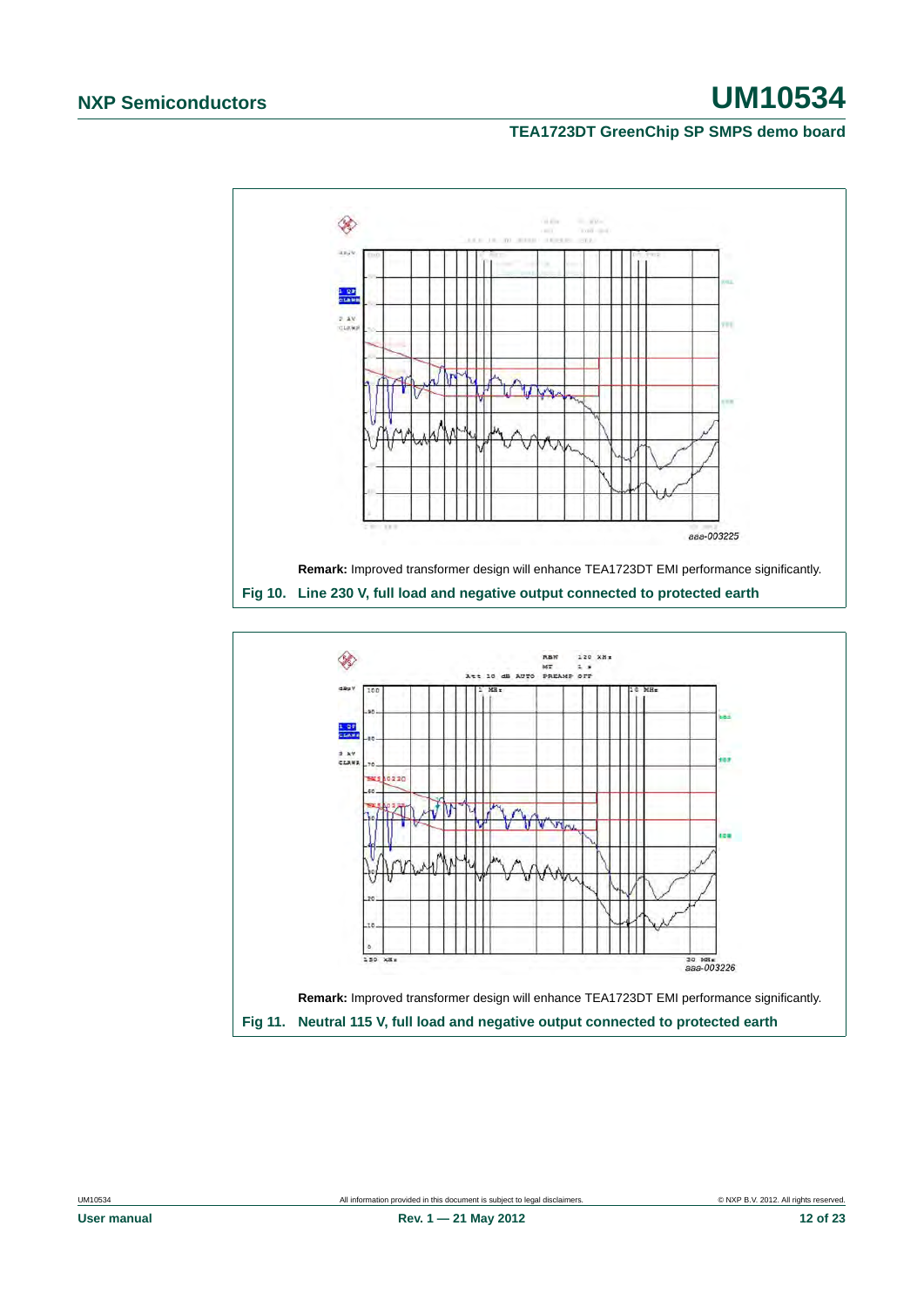#### **TEA1723DT GreenChip SP SMPS demo board**



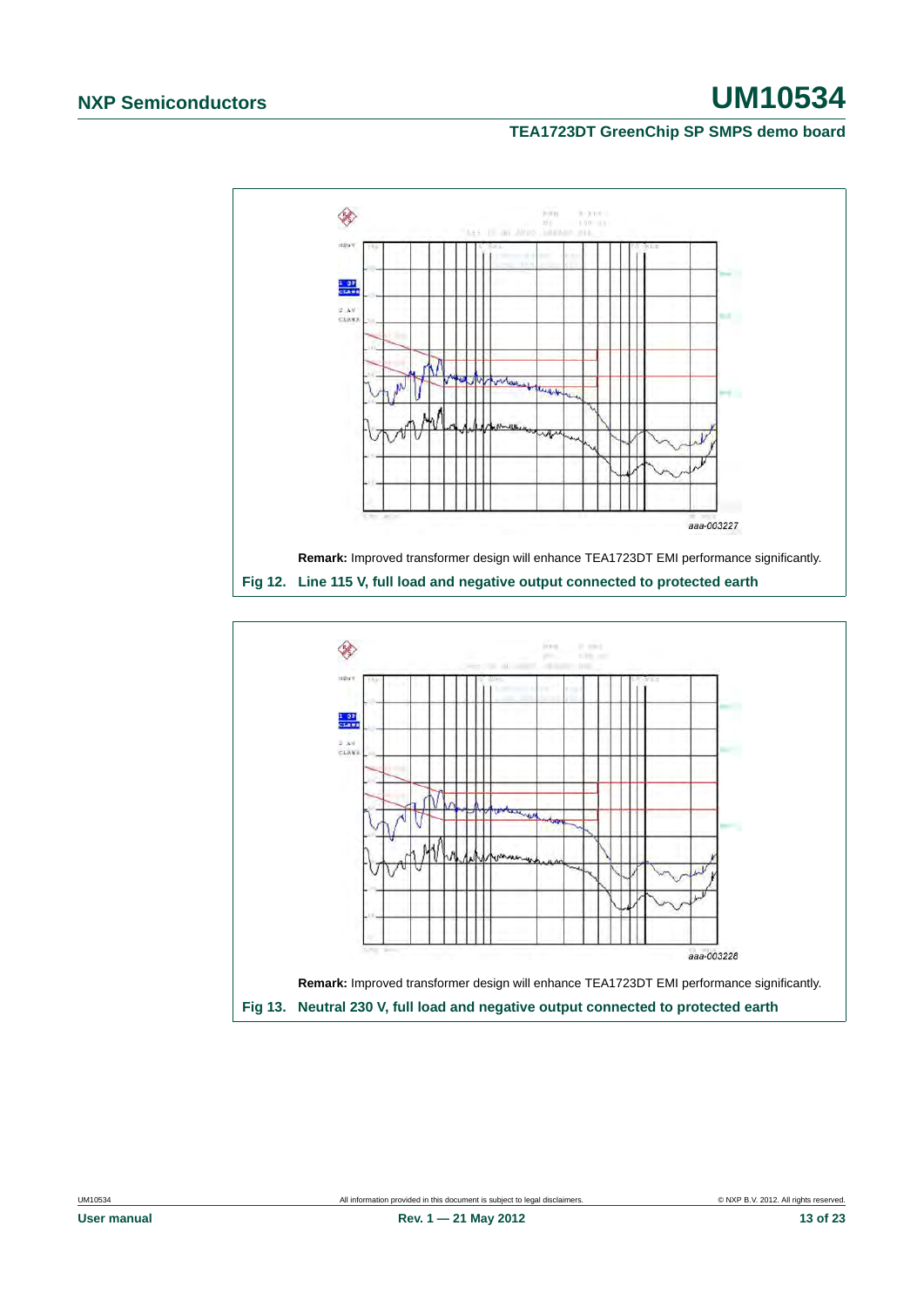#### **TEA1723DT GreenChip SP SMPS demo board**

# <span id="page-13-2"></span>**6. Schematic and Bill Of Materials (BOM)**

<span id="page-13-3"></span>

### **6.1 TEA1723DT 11 W demo board schematic**

#### **6.2 Bill of Materials**

# <span id="page-13-4"></span><span id="page-13-1"></span><span id="page-13-0"></span>UM10534 All information provided in this document is subject to legal disclaimers. © NXP B.V. 2012. All rights reserved. User manual **Rev. 1** — 21 May 2012 **14 Of 23 Table 4. Bill of materials Part Part Manufacturer Part Number Manufacturer** C1 capacitor:  $10 \text{ uF}$ :  $400 \text{ V}$ :  $10 \text{ mm} \times 16 \text{ mm}$  EKMQ401ELL100MJ16S Chemi-Con C2 capacitor;  $10 \mu$ F;  $400 \text{ V}$ ;  $10 \text{ mm} \times 16 \text{ mm}$  EKMQ401ELL100MJ16S Chemi-Con C3 capacitor;  $10 \mu F$ ; 50 V; 5 mm  $\times$  11 mm ECA1HHG100 Panasonic C4 capacitor; 2.2 nF; 50 V; 0805 C0805C222K5RACTU KEMET C5 capacitor; 680  $\mu$ F; 10 V; 8 mm  $\times$  11.5 mm UHM1A681MPD Nichicon C6 not mounted the set of the set of the set of the set of the set of the set of the set of the set of the set of the set of the set of the set of the set of the set of the set of the set of the set of the set of the set o  $C7$  capacitor: 10 pF: 0805 C8 capacitor; 10 nF; 0805 X7R - C9 not mounted - - C10 capacitor; 2.2 nF; 2 kV DEBB33D222KA2B Murata C11 capacitor; 470 pF; 500 V; 0805 CC0805JRNPOBBN471 Yageo C12 capacitor: 22 uF: 10 V: 1206 GRM31CR71A226KE15L Murata D1 diode; 1N4007; 1 kV; DO-41; 1 A 1N4007 Multicomp D2 diode; 1N4007; 1 kV; DO-41; 1 A 1N4007 Multicomp D3 diode; 1N4007; 1 kV; DO-41; 1 A 1N4007 Multicomp D4 diode; 1N4007; 1 kV; DO-41; 1 A 1N4007 Multicomp D5 diode; 1N4007; 1 kV; DO-41; 1 A 1N4007 Vishay D7 diode: PMLL4148; SOD80C glass PMLL4148L NXP Semiconductors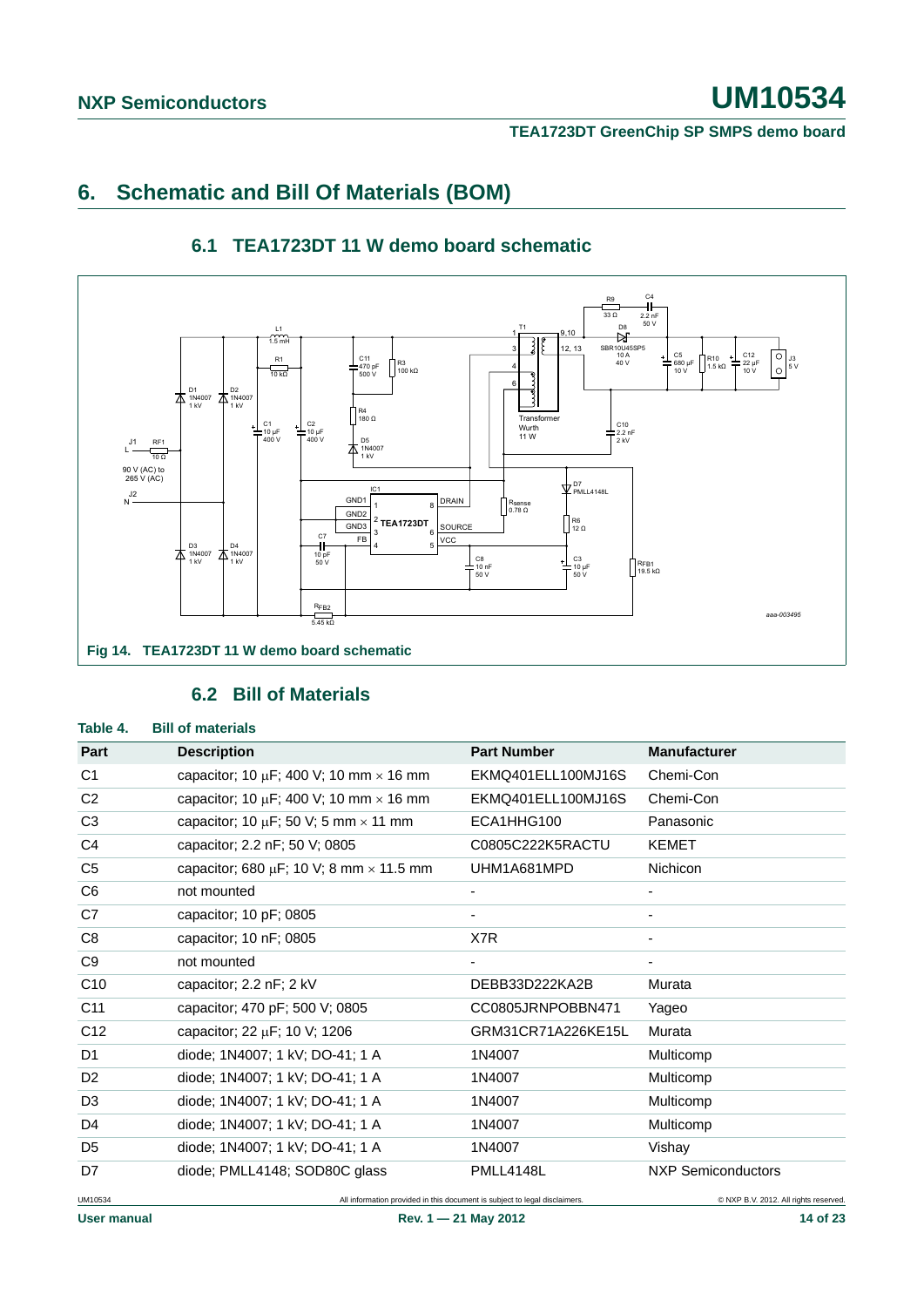# **TEA1723DT GreenChip SP SMPS demo board**

| Table 4.        | <b>Bill of materials</b> continued        |                          |                           |
|-----------------|-------------------------------------------|--------------------------|---------------------------|
| Part            | <b>Description</b>                        | <b>Part Number</b>       | <b>Manufacturer</b>       |
| D <sub>8</sub>  | diode; SBR10U45SP5; 45 V; PowerDI5; 10 A  | SBR10U45SP5-13           | Diodes Inc                |
| IC <sub>1</sub> | controller; TEA1723DT; S07                | TEA1723DT                | <b>NXP Semiconductors</b> |
| L1              | inductor; 1.5 mH; DIP                     | $\overline{\phantom{0}}$ | Murata                    |
| R <sub>1</sub>  | resistor; 10 k $\Omega$ ; 1206            |                          |                           |
| R <sub>3</sub>  | resistor; 100 k $\Omega$ ; 1206           |                          |                           |
| R4              | resistor; 180 $\Omega$ ; 1206             |                          |                           |
| R <sub>5</sub>  | resistor; 2.4 $\Omega$ ; 1206             |                          |                           |
| R <sub>6</sub>  | resistor; 12 $\Omega$ ; 0805              |                          |                           |
| R7              | resistor; 5.6 k $\Omega$ ; 0805           |                          |                           |
| R <sub>8</sub>  | resistor; 39 k $\Omega$ ; 0805            |                          |                           |
| R <sub>9</sub>  | resistor; 33 $\Omega$ ; 0805              |                          |                           |
| R <sub>10</sub> | resistor; 1.5 k $\Omega$ ; 0805           | ٠                        |                           |
| R <sub>11</sub> | resistor; 2.4 $\Omega$ ; 1206             |                          |                           |
| R <sub>12</sub> | resistor; 2.2 $\Omega$ ; 1206             |                          |                           |
| R <sub>13</sub> | resistor; 39 k $\Omega$ ; 0805            |                          |                           |
| R <sub>14</sub> | resistor; 200 k $\Omega$ ; 0805           |                          |                           |
| RF <sub>1</sub> | fused resistor; 10 $\Omega$ ; 3 W;        | ULW310RJA1               | <b>Welwyn Components</b>  |
| T1              | transformer; 0.9 mH; EE20/10/6 horizontal | -                        | Würth Elektronik          |
| W <sub>1</sub>  | jumper wire; DIP                          |                          |                           |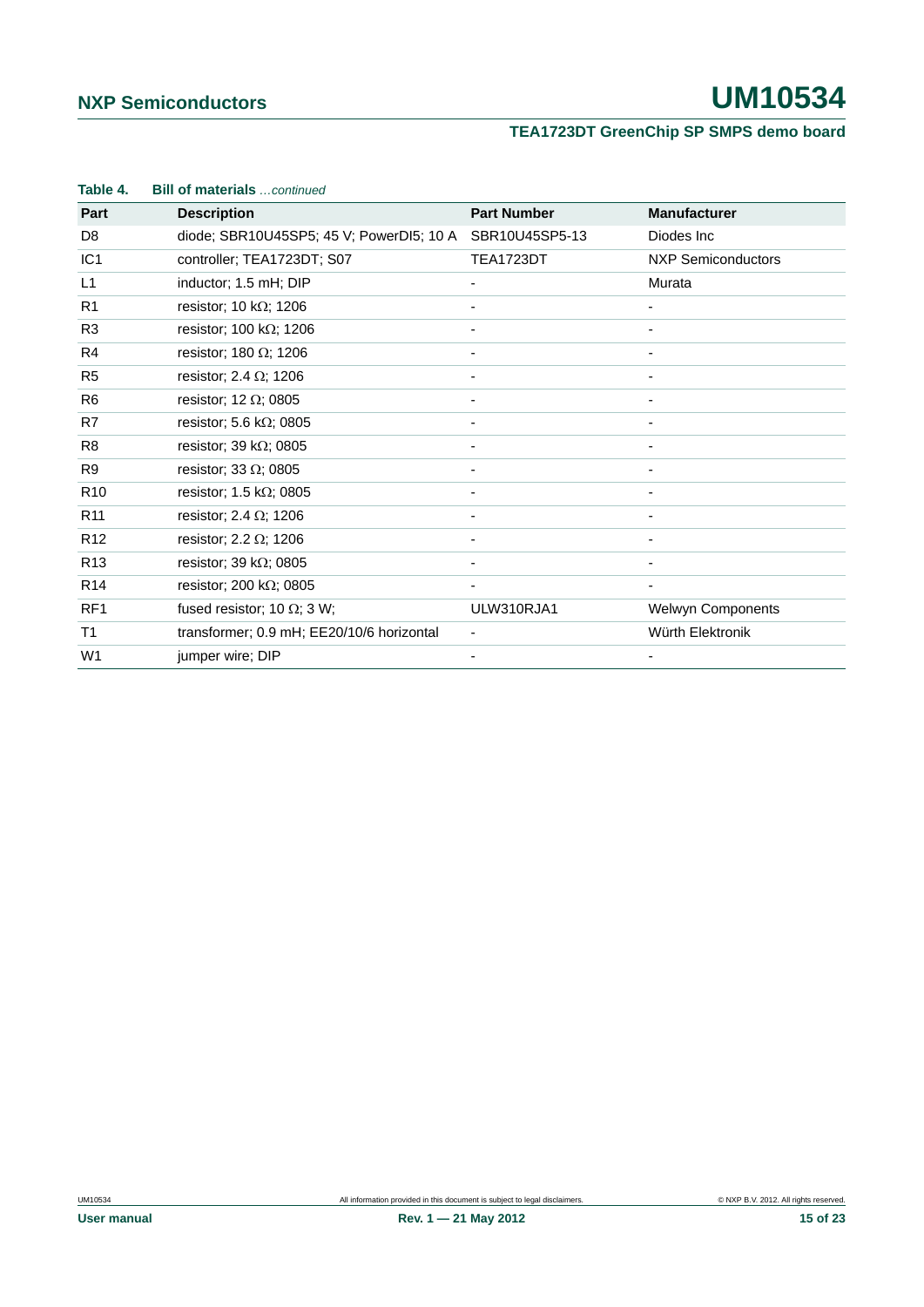#### **TEA1723DT GreenChip SP SMPS demo board**

# <span id="page-15-0"></span>**7. Circuit description**

The TEA1723DT GreenChip SP demo board consists of a single-phase full-wave rectifier circuit with sections for filtering, switching, output and feedback. The circuit diagram is shown in [Figure 14 on page 14](#page-13-0) and the component list is shown in [Table 4 on page 14](#page-13-1).

### <span id="page-15-1"></span>**7.1 Rectification section**

The bridge diodes BD1 form the single-phase full-wave rectifier. Capacitors C1 and C2 are reservoir capacitors for the rectified input voltage. Resistor RF1 limits inrush current and acts as a fuse. Terminals 1 and 2 connect the input to the AC mains network. Swapping these two wires has no effect on the operation of the converter.

### <span id="page-15-2"></span>**7.2 Filtering section**

Inductors L1 and L2 in combination with capacitors C1 and C2, form  $\Pi$ -filters to attenuate the conducted differential mode EMI noise.

### <span id="page-15-3"></span>**7.3 GreenChip SP section**

The TEA1723DT device IC1 contains the power MOSFET switch, oscillator, CV/CC control, start-up control and protection functions. Its integrated 700 V MOSFET allows sufficient voltage margins for universal input AC applications, including line surges.

The auxiliary winding on transformer T1 generates the supply voltage and primary sensing information for the TEA1723DT. Diode D7 and capacitor C3 half-wave rectified the voltage. C3 is charged using the current limiter resistor R6. The voltage on C3 is the supply voltage for the VCC pin.

RCD-R clamp (which consists of R4, C9, D5 and R3) limits drain voltage spikes caused by any leakage inductance from the transformer.

### <span id="page-15-4"></span>**7.4 Output section**

Diode D7 is a Schottky barrier type diode and capacitors C5/C6 rectify the voltage from secondary winding of transformer T1. Using a Schottky diode results in higher efficiency of the demo board.

C5 and C6 must have a sufficiently low ESR to meet the output voltage ripple requirement without adding an LC post filter.

Resistor R9 and capacitor C4 dampen the high frequency ringing and reduce the voltage stress on diode D8. Resistor R10 provides a minimum load to maintain output control in the no-load condition.

### <span id="page-15-5"></span>**7.5 Feedback section**

The TEA1723DT controls the output using current and frequency control for CV/CC regulation. The auxiliary winding on Transformer T1 senses the output voltage. The FB pin senses the reflected output voltage using feedback resistors  $R_{FR1}$  and  $R_{FR2}$ .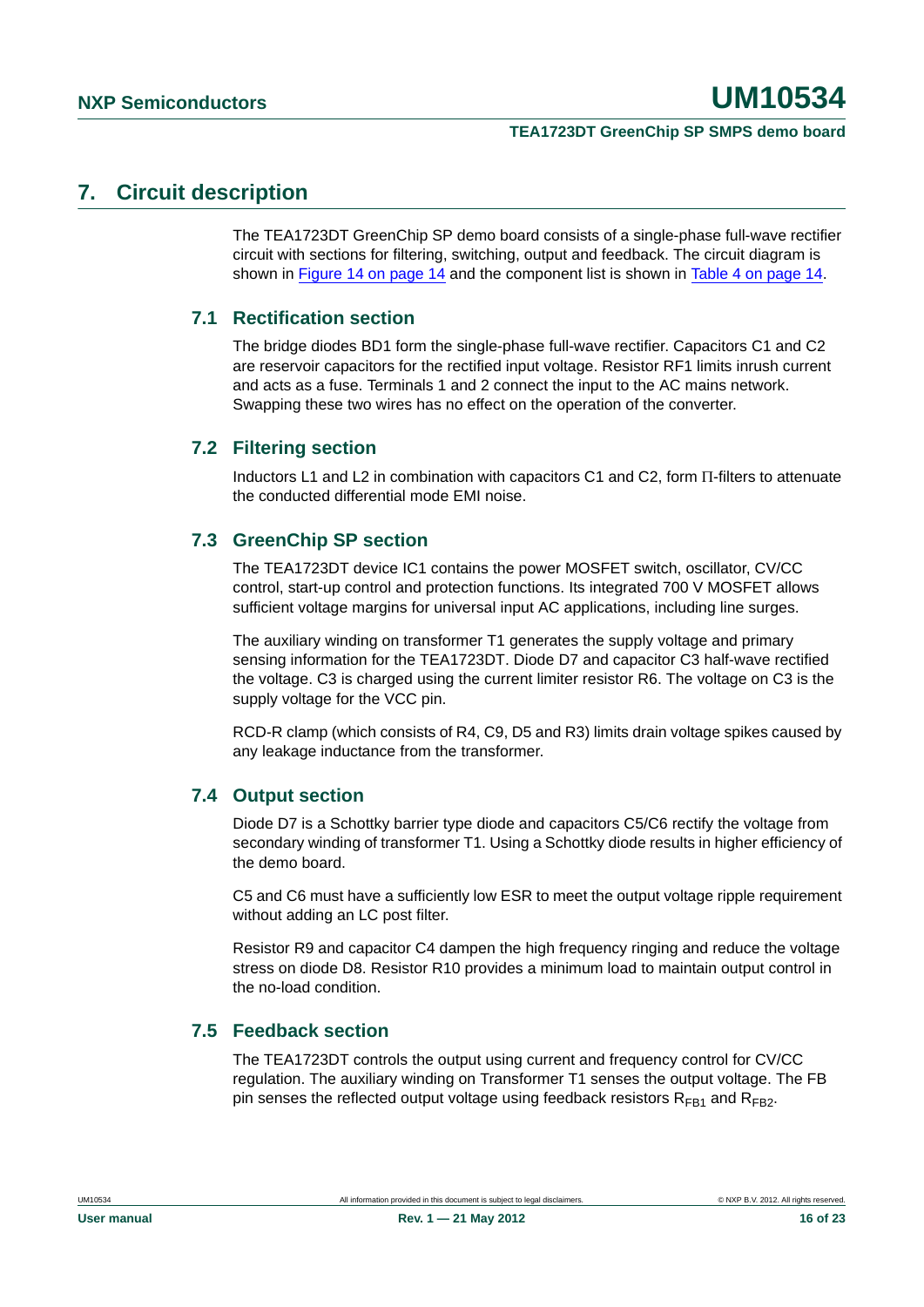**TEA1723DT GreenChip SP SMPS demo board**

# <span id="page-16-0"></span>**8. PCB layout**

[Figure 16](#page-17-0) shows the layout of the PCB.

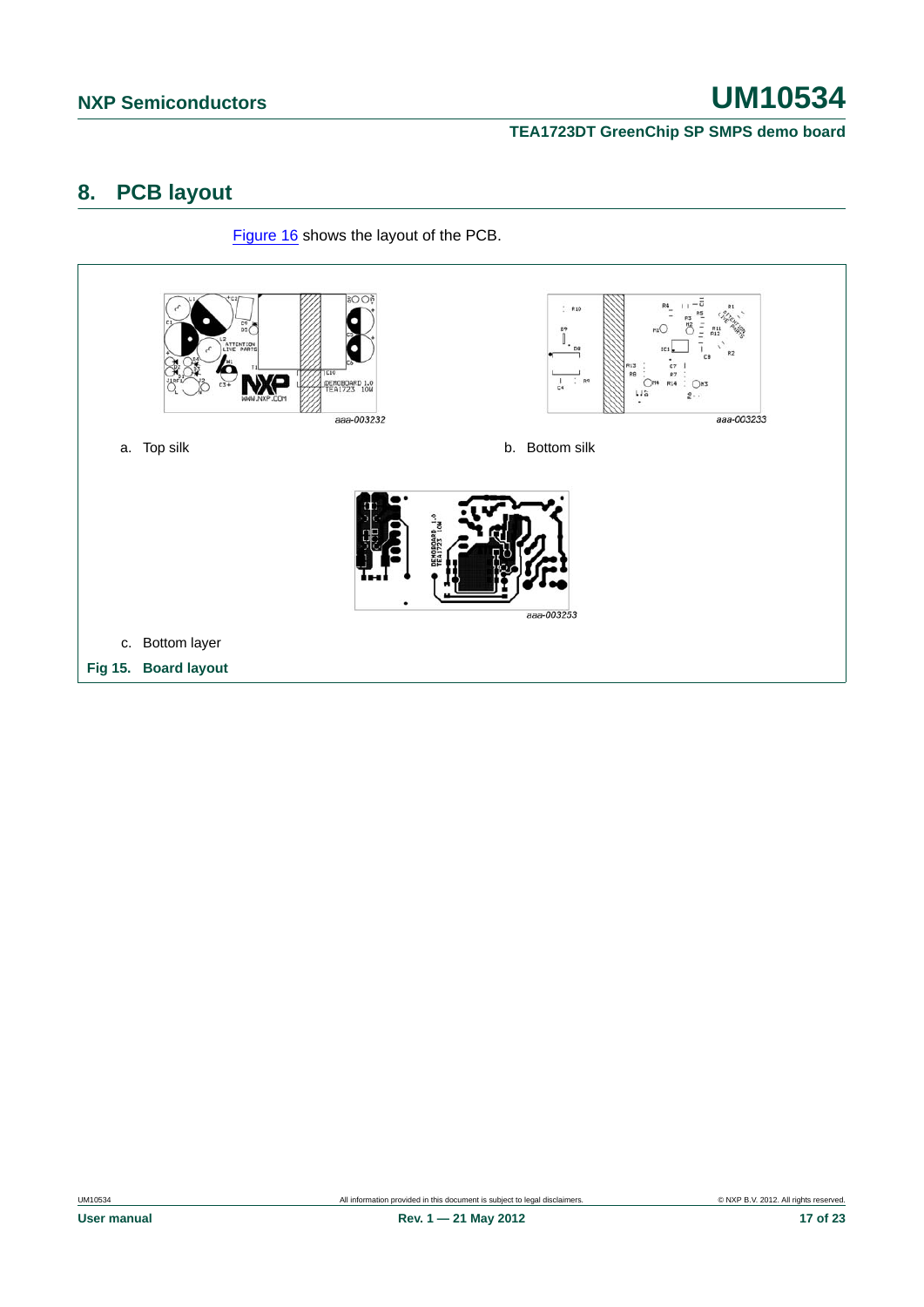#### **TEA1723DT GreenChip SP SMPS demo board**

# <span id="page-17-2"></span><span id="page-17-1"></span>**9. Transformer specifications**

#### **9.1 Transformer schematic design and winding construction**

The transformer used in the TEA1723DT demo board has size EE20 with bobbin EE20/10/6 horizontal, 14-pin. The secondary side of the transformer is connected in parallel in the TEA1723DT demo board, see [Figure 16.](#page-17-0)



**•** Würth-Midcom 760871112

# <span id="page-17-3"></span><span id="page-17-0"></span>**9.2 Electrical characteristics**

### **Table 5. Electrical characteristics**

| <b>Description</b> | Pin      | <b>Specifications</b> | <b>Comments</b>                |
|--------------------|----------|-----------------------|--------------------------------|
| Primary inductance | 1 to $3$ | 0.9 mH $\pm$ 10 %     | -                              |
| Leakage            | 1 to $3$ | $50$ uH               | secondary side short-circuited |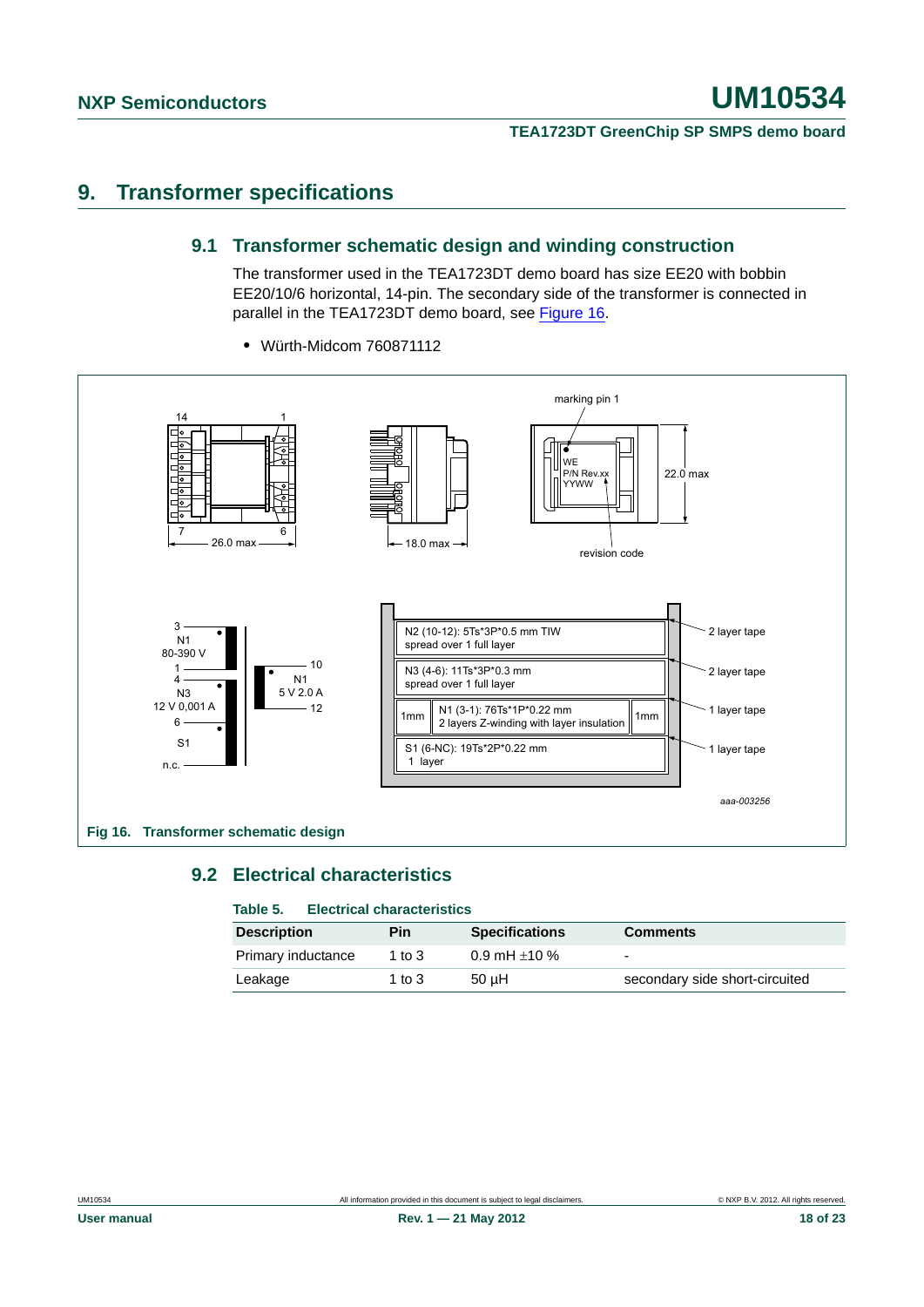#### **TEA1723DT GreenChip SP SMPS demo board**

# <span id="page-18-0"></span>**9.3 Core, air gap and bobbin**

- **•** Core: EE20/10/6 (3C90)
- Size of the air gap depends on the A<sub>L</sub> value of the ungapped core.
- **•** Bobbin: EE20/10/6 horizontal, 14-pin

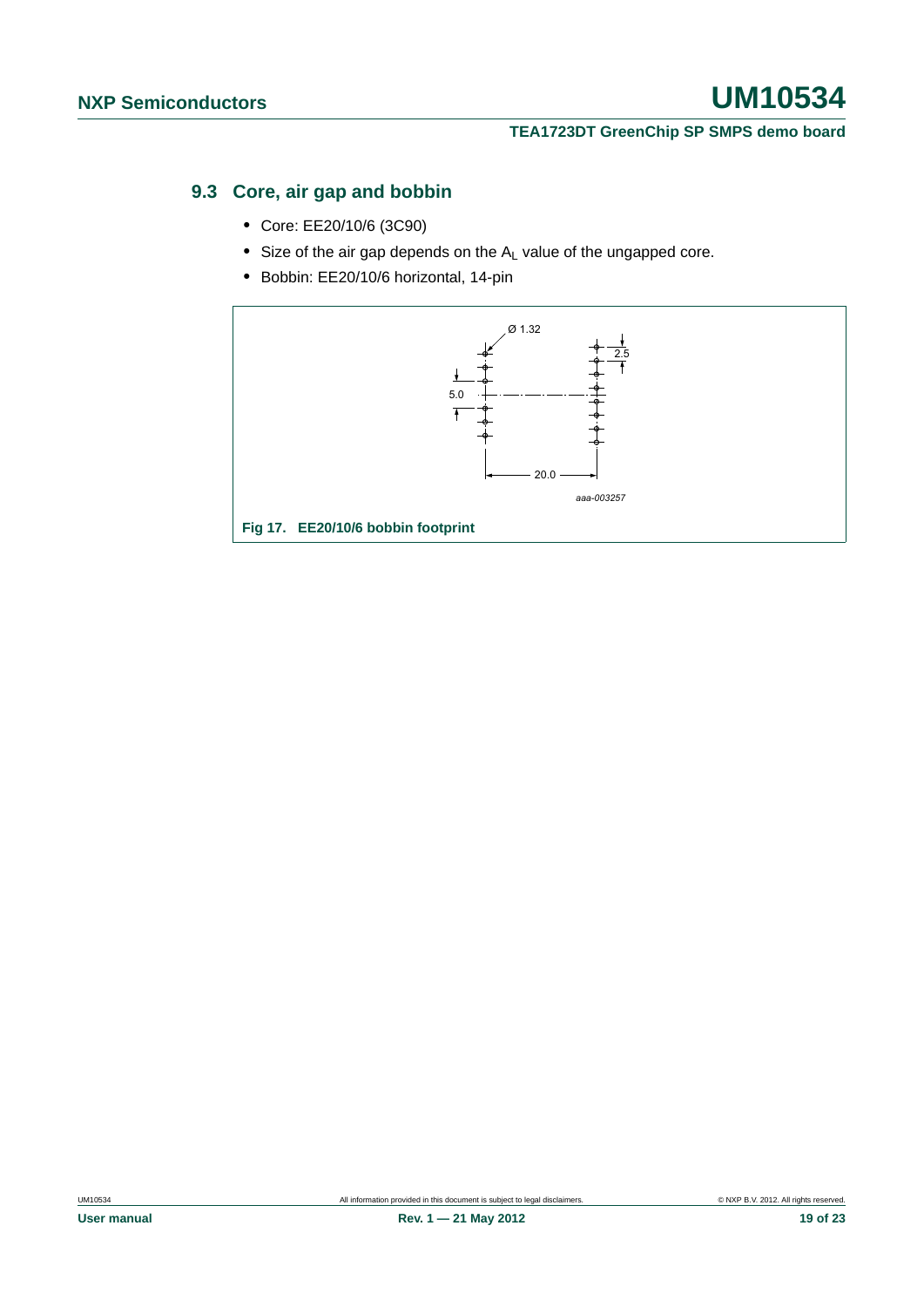#### **TEA1723DT GreenChip SP SMPS demo board**

# <span id="page-19-0"></span>**10. Attention points**

When testing the CC mode of the TEA1723DT, use an electronic DC-load in resistive mode, not in current mode.

The current in CC mode has a small fold back characteristic (see [Figure 4](#page-6-1)). When current mode of an electronic DC-load is used, the output voltage drops immediately to zero when the maximum current is exceeded. Once the output voltage and the input voltage of the DC-load is zero, many DC-loads cannot adjust the current. Using the resistive mode of the electronic DC-load avoids this problem.

**Remark:** This TEA1723DT controller behavior is not incorrect. Only test it in the correct way.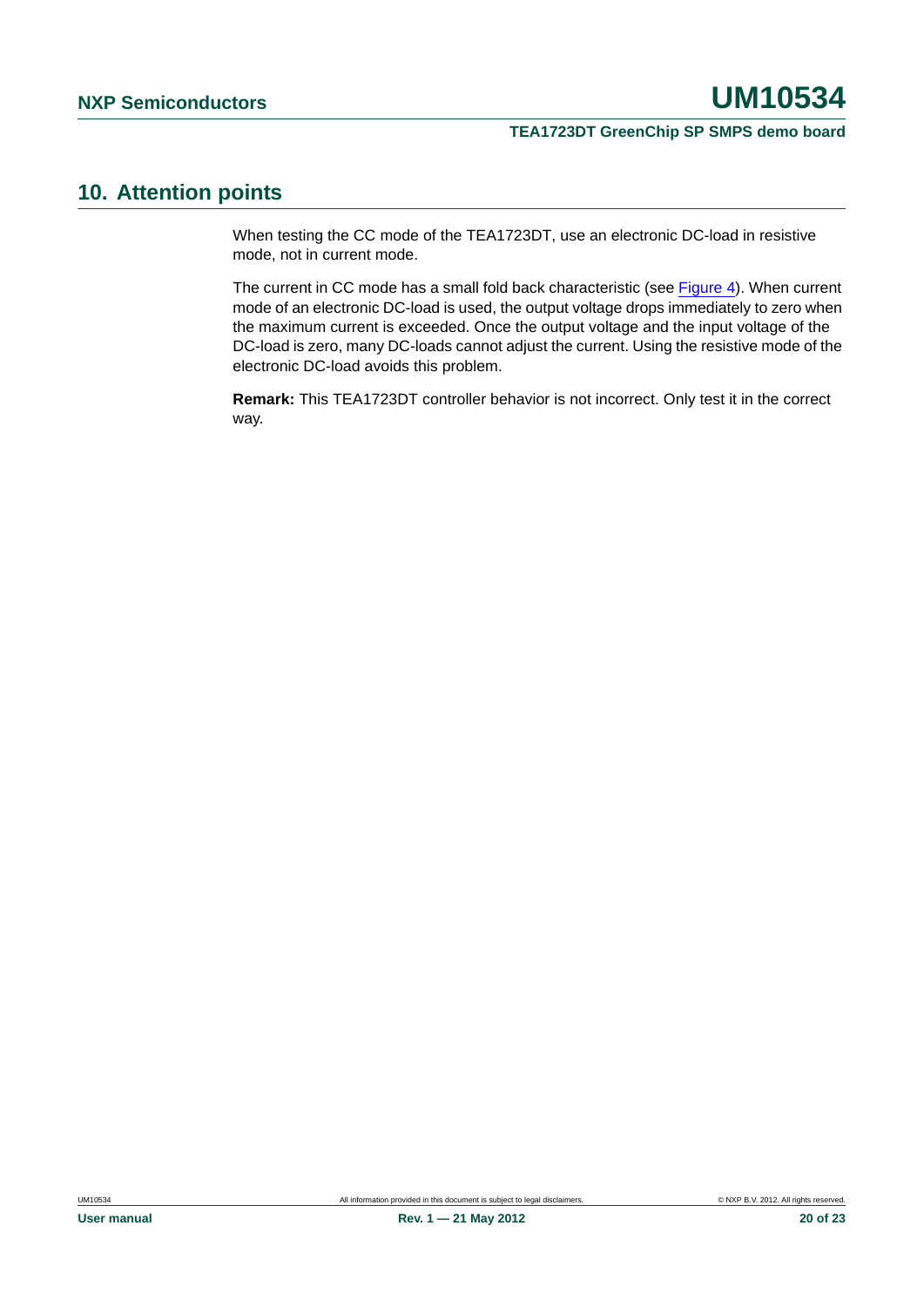#### **TEA1723DT GreenChip SP SMPS demo board**

### <span id="page-20-0"></span>**11. References**

- **[1] TEA1721AT/BT/DT/FT** data sheets: ultra-low standby SMPS controller with integrated power switch
- **[2] TEA1723AT/BT/DT/FT** data sheets: ultra-low standby SMPS controller with integrated power switch data sheet
- **[3] AN11029** application note: Using TEA1721/TEA1723 ultra-low standby SMPS controller ICs in white goods applications
- **[4] AN11060** application note: TEA172X 5 W to 11 W power supply/usb charger
- **[5] UM10520** TEA1721 Isolated 3-phase universal mains flyback converter demo board user manual
- **[6] UM10521** TEA1721 isolated universal mains flyback converter demo board user manual
- **[7] UM10522** TEA1721 non-isolated universal mains buck and buck/boost converter demo board user manual
- **[8] UM10523** TEA1721 universal mains white goods flyback SMPS demo board user manual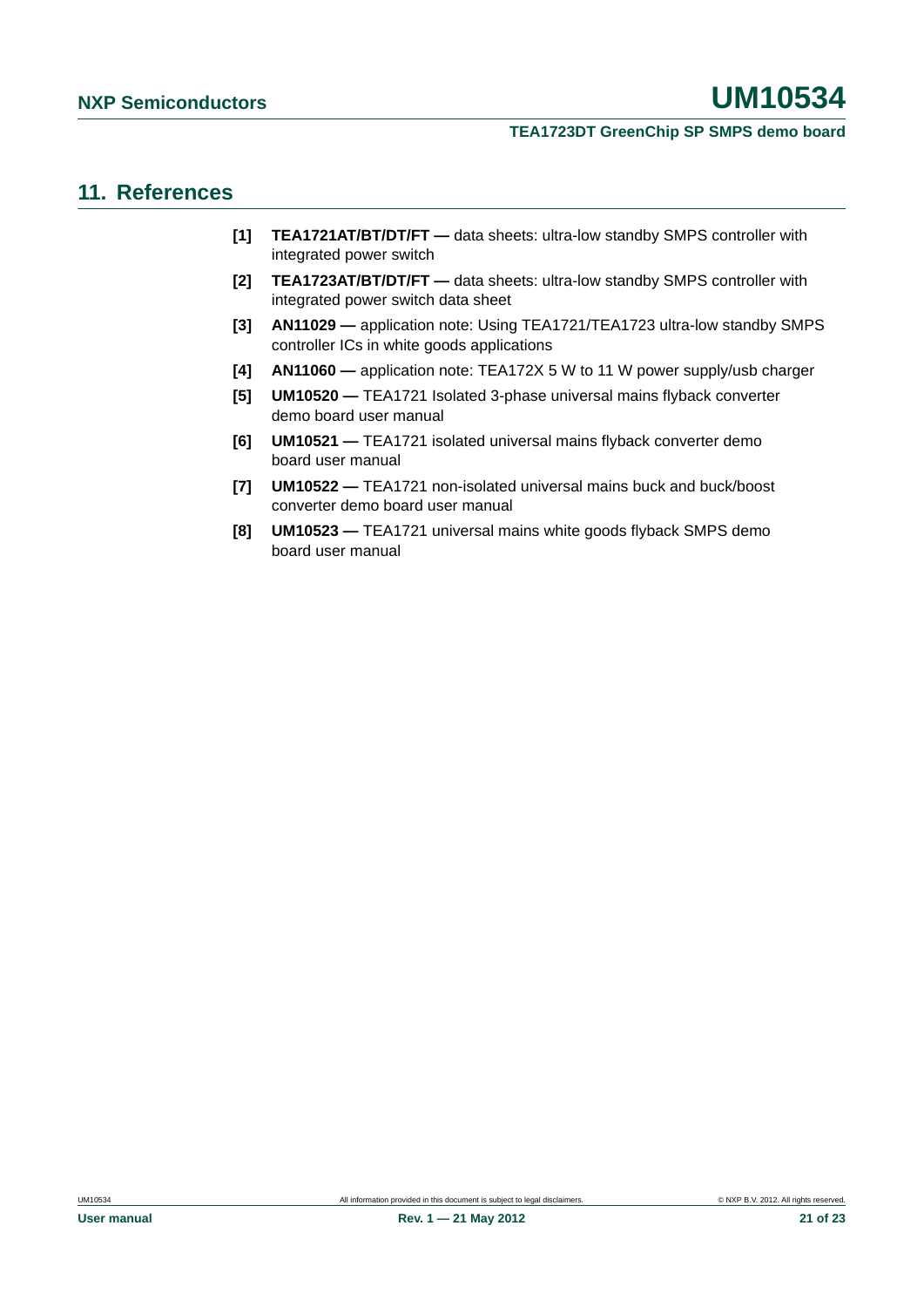#### **TEA1723DT GreenChip SP SMPS demo board**

# <span id="page-21-0"></span>**12. Legal information**

### <span id="page-21-1"></span>**12.1 Definitions**

**Draft —** The document is a draft version only. The content is still under internal review and subject to formal approval, which may result in modifications or additions. NXP Semiconductors does not give any representations or warranties as to the accuracy or completeness of information included herein and shall have no liability for the consequences of use of such information.

### <span id="page-21-2"></span>**12.2 Disclaimers**

**Limited warranty and liability —** Information in this document is believed to be accurate and reliable. However, NXP Semiconductors does not give any representations or warranties, expressed or implied, as to the accuracy or completeness of such information and shall have no liability for the consequences of use of such information. NXP Semiconductors takes no responsibility for the content in this document if provided by an information source outside of NXP Semiconductors.

In no event shall NXP Semiconductors be liable for any indirect, incidental, punitive, special or consequential damages (including - without limitation - lost profits, lost savings, business interruption, costs related to the removal or replacement of any products or rework charges) whether or not such damages are based on tort (including negligence), warranty, breach of contract or any other legal theory.

Notwithstanding any damages that customer might incur for any reason whatsoever, NXP Semiconductors' aggregate and cumulative liability towards customer for the products described herein shall be limited in accordance with the *Terms and conditions of commercial sale* of NXP Semiconductors.

**Right to make changes —** NXP Semiconductors reserves the right to make changes to information published in this document, including without limitation specifications and product descriptions, at any time and without notice. This document supersedes and replaces all information supplied prior to the publication hereof.

**Suitability for use —** NXP Semiconductors products are not designed, authorized or warranted to be suitable for use in life support, life-critical or safety-critical systems or equipment, nor in applications where failure or malfunction of an NXP Semiconductors product can reasonably be expected to result in personal injury, death or severe property or environmental damage. NXP Semiconductors and its suppliers accept no liability for inclusion and/or use of NXP Semiconductors products in such equipment or applications and therefore such inclusion and/or use is at the customer's own risk.

**Applications —** Applications that are described herein for any of these products are for illustrative purposes only. NXP Semiconductors makes no representation or warranty that such applications will be suitable for the specified use without further testing or modification.

Customers are responsible for the design and operation of their applications and products using NXP Semiconductors products, and NXP Semiconductors accepts no liability for any assistance with applications or customer product design. It is customer's sole responsibility to determine whether the NXP Semiconductors product is suitable and fit for the customer's applications and products planned, as well as for the planned application and use of customer's third party customer(s). Customers should provide appropriate design and operating safeguards to minimize the risks associated with their applications and products.

NXP Semiconductors does not accept any liability related to any default, damage, costs or problem which is based on any weakness or default in the customer's applications or products, or the application or use by customer's third party customer(s). Customer is responsible for doing all necessary testing for the customer's applications and products using NXP Semiconductors products in order to avoid a default of the applications and the products or of the application or use by customer's third party customer(s). NXP does not accept any liability in this respect.

**Export control —** This document as well as the item(s) described herein may be subject to export control regulations. Export might require a prior authorization from competent authorities.

**Evaluation products —** This product is provided on an "as is" and "with all faults" basis for evaluation purposes only. NXP Semiconductors, its affiliates and their suppliers expressly disclaim all warranties, whether express, implied or statutory, including but not limited to the implied warranties of non-infringement, merchantability and fitness for a particular purpose. The entire risk as to the quality, or arising out of the use or performance, of this product remains with customer.

In no event shall NXP Semiconductors, its affiliates or their suppliers be liable to customer for any special, indirect, consequential, punitive or incidental damages (including without limitation damages for loss of business, business interruption, loss of use, loss of data or information, and the like) arising out the use of or inability to use the product, whether or not based on tort (including negligence), strict liability, breach of contract, breach of warranty or any other theory, even if advised of the possibility of such damages.

Notwithstanding any damages that customer might incur for any reason whatsoever (including without limitation, all damages referenced above and all direct or general damages), the entire liability of NXP Semiconductors, its affiliates and their suppliers and customer's exclusive remedy for all of the foregoing shall be limited to actual damages incurred by customer based on reasonable reliance up to the greater of the amount actually paid by customer for the product or five dollars (US\$5.00). The foregoing limitations, exclusions and disclaimers shall apply to the maximum extent permitted by applicable law, even if any remedy fails of its essential purpose.

# <span id="page-21-3"></span>**12.3 Trademarks**

Notice: All referenced brands, product names, service names and trademarks are the property of their respective owners.

**GreenChip —** is a trademark of NXP B.V.